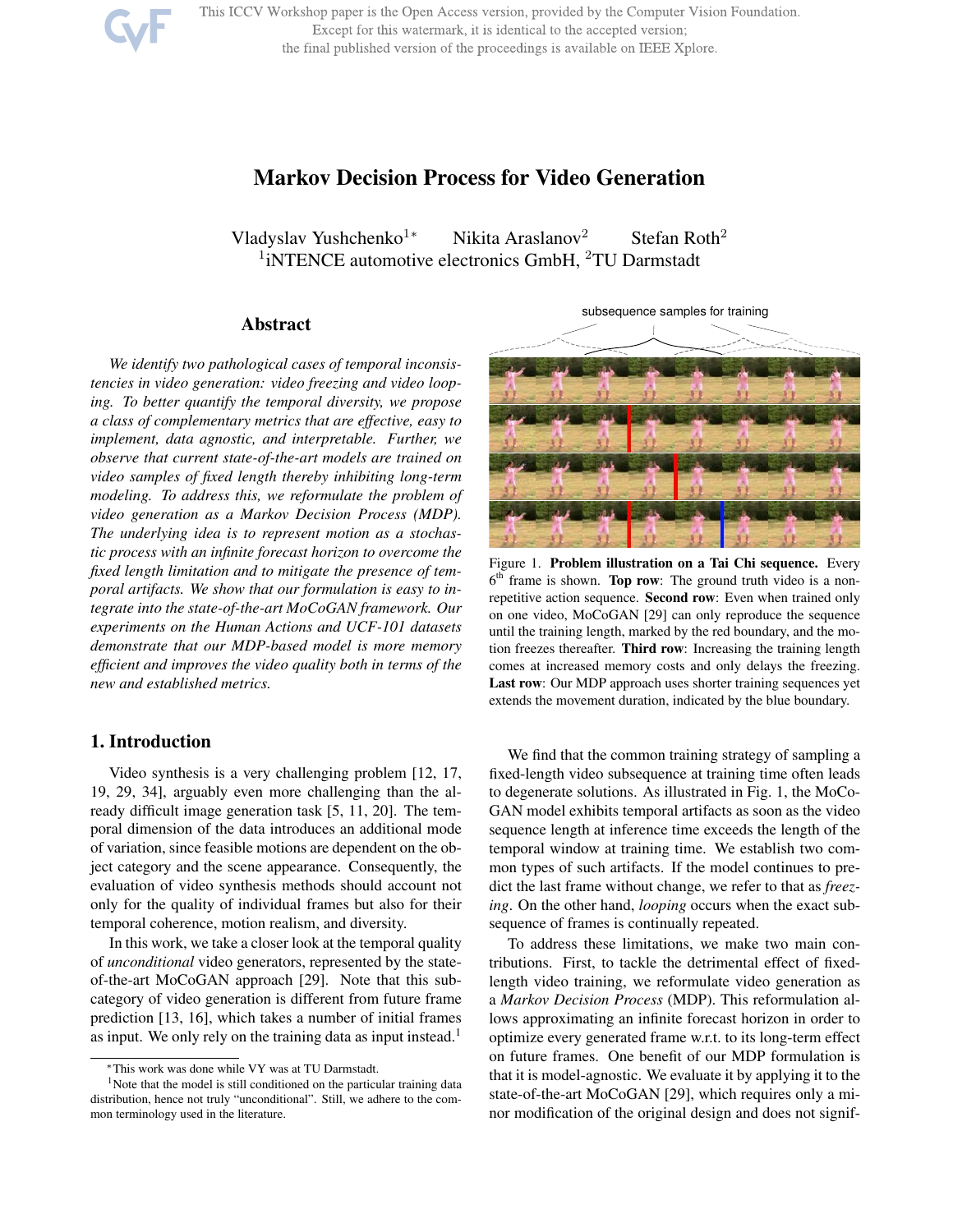icantly increase the model capacity. Second, we propose a *family of evaluation metrics* to detect and measure the temporal artifacts. Our new metrics are model-free, simple to implement, and offer an easy interpretation. In contrast to the Inception Score (IS) [20] or the recent Fréchet Video Distance (FVD) [30], the proposed metrics do not require model pre-training and, hence, do not build upon a datasensitive prior. Our experiments show that our MDP-based formulation leads to a consistent improvement of the video quality, both in terms of the artifact mitigation as well as on the more common metrics, the IS and FVD scores.

## 2. Related Work

Video generation models can be divided into two main categories: *conditional* and *unconditional*. Exemplified by the task of future frame prediction, conditional models historically preceded the latter and some of their features lend themselves to unconditional prediction. Therefore, we first give a brief overview of conditional approaches.

Conditional video generation. One of the first networkbased models for motion dynamics used a temporal extension of Restricted Boltzmann Machines (RBMs) [24, 27] with a focus on resolving the intractable inference [25]. The increasing volume of video data for deep learning shifted the attention to learning suitable representations and enabling some control over the generated frames [6]. Srivastava *et al*. [23] show that unsupervised sequence-tosequence pre-training with LSTMs [8] enhances the performance on the supervised frame prediction task. Patchbased quantization of the output space [18] or predicting pixel motion [4, 15] can improve the frame appearance at larger resolutions. In contrast, Kalchbrenner *et al*. [9] predict pixel-wise intensities and extend the context model of PixelCNNs [31] to the temporal domain. A coarse-to-fine strategy allows to decouple the structure from the appearance [32, 33], or dedicate individual stages of a pipeline to multiple scales [16].

The frames of a distant future cannot be extrapolated deterministically due to the stochastic nature of the problem [1, 13, 36] (*i.e*. there are multiple feasible futures for a given initial frame). In practice, this manifests itself through frame blurring – a gradual loss of details in the frame. To alleviate this effect, Mathieu *et al*. [16] used an adversarial loss [5]. Liang *et al*. [14] further show that adversarial learning of the pixel flows leads to better generalisation.

Unconditional video generation. These more recent methods are based on the GAN framework [5] and incorporate some of the insights from their conditional counterparts. For example, Vondrick *et al*. [34] decouple the active foreground from a static background by using an architecture with two parallel generator streams. Saito *et al*. [19] use two generators to disentangle the video representation into

distinct temporal and spatial domains. Following [32], the state-of-the-art MoCoGAN of Tulyakov *et al*. [29] decomposes the latent representation into content and motion parts for finer control over the generated scene. In addition, the discriminator in the MoCoGAN model is separated into image and video modules. While the image module targets the visual quality of individual frames, the focus of the video discriminator is the temporal coherence.

Evaluating unconditional video generators. Borrowed from the image generation literature [20], the Inception Score (IS) has become one of the established metrics for quality assessment in videos [19, 29, 34]. IS incorporates the entropy of the class distributions obtained from a separately trained classifier. Therefore, it is only meaningful if the training data distribution of the classifier matches the one on which it will be evaluated later. Following [7], Unterthiner *et al.* [30] recently proposed the Fréchet Video Distance (FVD) that compares the distributions of *feature embeddings* of real and generated data.

However, these metrics provide only a holistic measure of the video quality and do not allow for a detailed assessment of its individual properties. One of the desirable qualitative traits of video generators is their *ability to produce realistic videos of arbitrary length*. Yet, the established experimental protocol evaluates only on video sequences of a fixed length. Indeed, some previous work [19, 34] is even tailored to a pre-defined video length, both at training and at inference time.

## 3. MDP for Video Generation

To motivate MDP for video generation, we first review MoCoGAN [29] and discuss its limitations. After a short presentation of the MDP formalism (*c.f* . [26] for a comprehensive introduction), we then integrate MDP into MoCo-GAN to incorporate knowledge of the infinite-time horizon into the generative process.

#### 3.1. Preliminaries

MoCoGAN. Figure 2a illustrates the main components of MoCoGAN: the generator, the image discriminator, and the video discriminator. At every timestep, the stochastic generator G emits one frame  $x_t$  and maintains a recurrent state  $h_t$  perturbed by random noise. The image discriminator  $D_I$ provides feedback for a single image; the video discriminator  $D_V$  evaluates a contiguous subsequence of frames  $x_t$ of a pre-defined length  $|\mathbf{x}_t| = K$ . The training objective is specified by the familiar max-min game

$$
\max_{G} \min_{D_I, D_V} \mathbb{E}_{x_t, \mathbf{x}_t} \Big[ \mathcal{L}_I(x_t^{\text{real}}, x_t^{\text{fake}}) + \mathcal{L}_V(\mathbf{x}_t^{\text{real}}, \mathbf{x}_t^{\text{fake}}) \Big], \quad (1)
$$

where  $x_t^{\text{real}}$  and  $x_t^{\text{real}}$  are samples from the training data, the generator provides  $x_t^{\text{fake}}$  and  $\mathbf{x}_t^{\text{fake}}$ , and  $\mathcal{L}_I$  and  $\mathcal{L}_V$  are defined by the scalar scores of  $D_I$  and  $D_V$  [5, 29].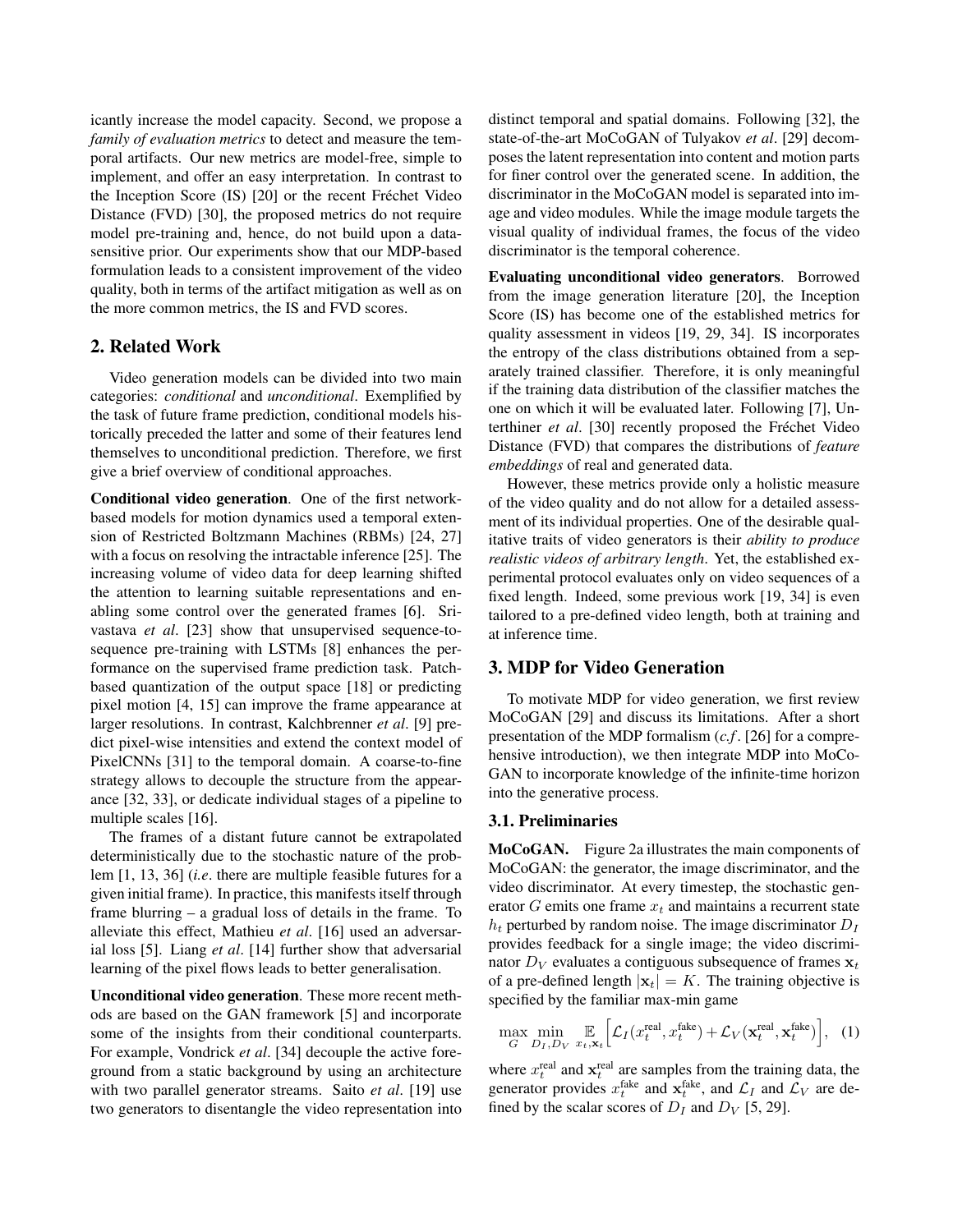

Figure 2. The original MoCoGAN architecture (a) and our proposed modification of  $D_V$  for modeling the MDP (b). Our MDP reformulation follows the TCN design [2]: a sequence of 3D-convolutional layers with layer-specific dilations and strides. The input to the next convolutional layer is the output of the previous one. The last layer produces the  $\{r_t\}_{1\leq t\leq K}$  and the  $\{Q_t\}_{1\leq t\leq K}$ , *i.e.* the Q-values are produced by the same network,  $D_V$ .

We find that MoCoGAN's samples exhibit looping and freezing patterns (see Sec. 5.4 for results and analyses). The intuitive reason comes from the specifics of training: to save memory, the training samples contain only *subsequences* of the complete video. As a result, the gradient signal from the video discriminator is unaware of the frames following the subsequence. The predefined length of the subsequence ultimately determines the maximum length of a sample with a non-repeating pattern.<sup>2</sup>

**MDP.** In an MDP defined by the tuple  $(S, A, T, \pi, r)$ , the *agent* interacts with the environment by performing *actions*,  $a_t \in A$ , based on the current state,  $s_t \in S$ . The environment specifies the outcome of the action by returning a *reward*,  $r(s_t, a_t)$ , and the next state,  $s_{t+1} = T(s_t, a_t)$ . The goal of the agent is to find the optimal policy  $\pi^*$ :  $S \to A$ , maximizing the discounted cumulative reward

$$
\pi^* = \underset{\pi}{\arg\max} \sum_{t=0}^{\infty} \gamma^t r(s_t, a_t), \quad a_t \sim \pi(s_t), \quad (2)
$$

where  $\gamma \in (0, 1)$  is the *discount factor* to ensure the convergence of the sum.

In the context of an MDP the generator  $G$  plays the role of the agent's policy. The frames predicted by  $G$  are the actions. The hidden recurrent state  $h_t$  becomes the agent's state  $s_t$ . The additive noise at every timestep determines the transition function T. A frame incurs a reward  $r_t$  as the score provided by the discriminators. Due to the deterministic mapping  $s_t \to a_t$ , the MoCoGAN's G corresponds to a deterministic policy [21] (*i.e*. the sampling in Eq. (2) becomes an equality). The optimization task for the agent is a search for the optimal policy  $\pi^*$ :

$$
\max_{\pi} r(s_t, a_t) + \mathop{\mathbb{E}}_{a = \pi(s_t)} \left[ \sum_{i=t+1}^{\infty} \gamma^{i-t} r(s_i, a) \right].
$$
 (3)

Observe that the MoCoGAN objective for  $D_V$  is equivalent to only the first term of Eq. (3), the immediate reward, since the  $D_V$  computes only a single score for a given video sample. In contrast, we also consider the future rewards, *i.e*. the second term of Eq. (3). To this end, we decompose the score of the video generator into immediate rewards associated with individual frames. We then learn a utility Q-function approximating the expected cumulative reward,  $\mathbb{E}\left[\sum_t \gamma^t r_t\right]$ . Its definition is also known as Bellman's optimality principle:

$$
Q(s_t, a_t) = r(s_t, a_t) + \max_{a = \pi(s_t)} Q(s_{t+1}, a). \tag{4}
$$

By training the generator to maximize the Q-function instead of just the immediate reward, we arrive at an approximate solution of Eq. (3). In the next section, we detail how MoCoGAN can be extended to this setup.

### 3.2. Integrating MDP into MoCoGAN

We need the model implementing the MDP to comply with two requirements:

- (a) The *Markov property* needs to be fulfilled, *i.e*. the next state  $s_{t+1}$  given the previous state  $s_t$  is conditionally independent from the past history  $s_{i \lt t}$ .
- (b) By *causality*, the immediate reward  $r_t$  is a function of the current state  $s_t$  and the action  $a_t$  and incorporates no knowledge about future actions.

The MoCoGAN generator already satisfies the Markov property using a parametrized RNN mapping from the cur-

 $2$ To verify this, we also trained the MoCoGAN model on longer subsequences and found the breaking point to occur at a correspondingly later timestep.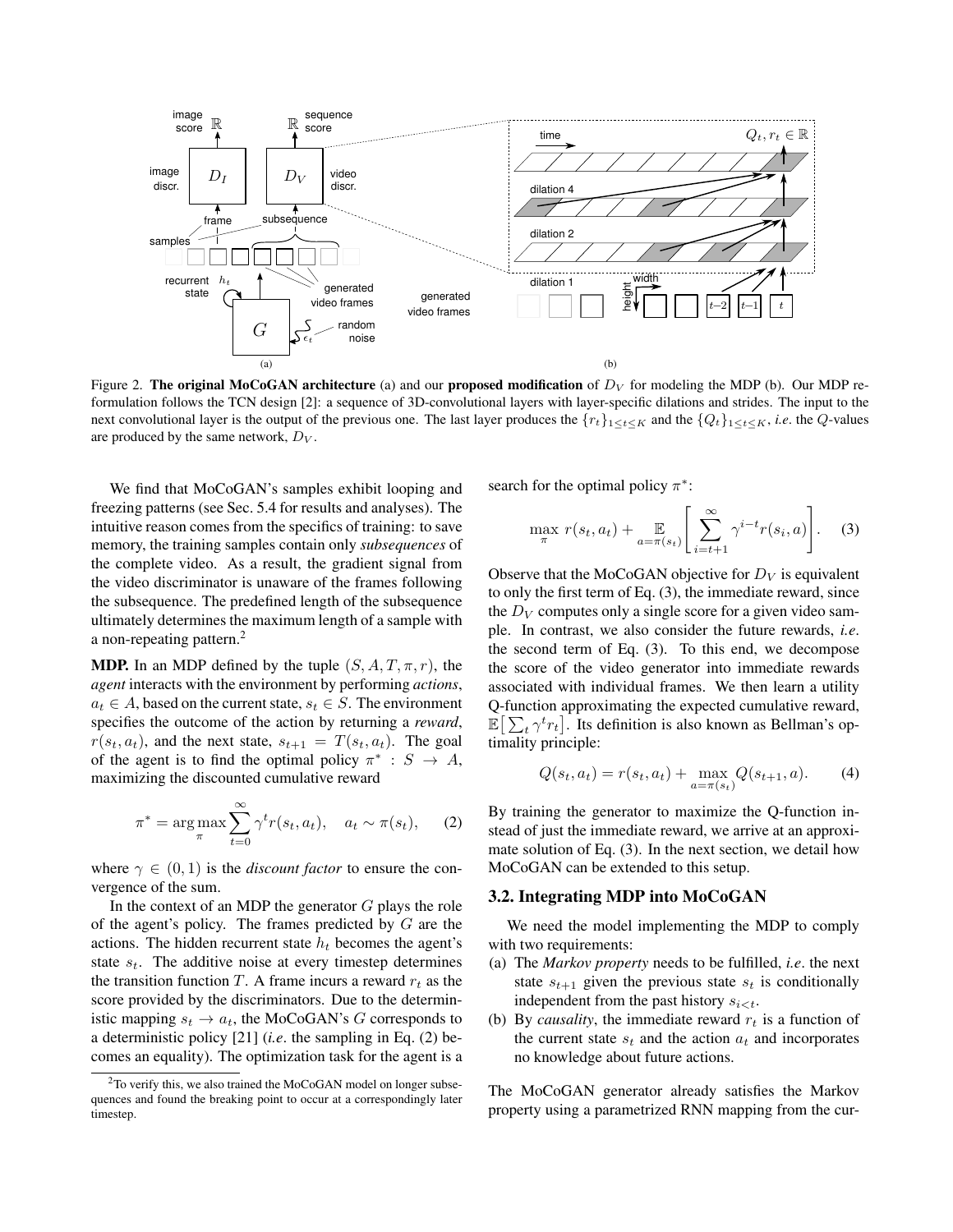rent state to the next. However, the video discriminator has to be modified to satisfy the second requirement. This modification is straightforward to implement and leads to a variant of the Temporal Convolutional Network (TCN) [2].

Figure 2b gives an overview of the proposed MDPextension for the video discriminator. The key property of this design is that the  $t<sup>th</sup>$  output – a scalar – corresponds to a temporal receptive field of the frames up to the  $t<sup>th</sup>$  timestep. In this way the immediate reward will capture only the relevant motion history. Fortunately, adapting the MoCoGAN video discriminator to this architecture is straightforward (*c.f* . supplemental material for more details).

To implement Eq. (4), alongside  $r_t$  we also predict another time-dependent scalar, the Q-value. As discussed in Sec. 3.1, the purpose of the Q-value is to approximate the expected cumulative reward,  $\mathbb{E} \left[ \sum_{t=0}^{\infty} \gamma^t r(s_t, a_t) \right]$ . We use the squared difference loss, defined for each timestep by

$$
\mathcal{L}_{Q,t} = \left\| \frac{1}{K - t + 1} \sum_{i=t}^{K} \gamma^{i-t} r_i - Q_t \right\|_2^2, \ 1 \le t \le K, \ (5)
$$

where  $\gamma \in (0, 1)$  is the discounting factor specifying the lookahead span: larger values encourage the Q-value to account for the future outcome far ahead; low values focus the Q-value on the immediate effect of the current frames.

Our TCN-based  $D_V$  ensures that the parameters for predicting  $Q_t$  are now *shared* for all t. As a result, Eq. (5) forces even the last  $Q_K$  to incorporate knowledge of rewards *beyond* the temporal window of size K. Hence, by maximizing  $Q_K$ , the generator will implicitly maximize the rewards for  $t > K$ . Contrast this to the original  $D_V$  producing a single score for the complete  $K$ -frame sequence: due to lack of causality, the generator is "unaware" that at inference time the requested video length may exceed K.

Note that the definition in Eq. (5) is confined to a limited time window of length  $K$  to ensure that the memory consumption remains manageable. Now, our task is to train the generator by maximizing the Q-value incorporating the long-term effects of individual predictions. However, since we keep K fixed, each consecutive  $Q_t$  in Eq. (5) will be optimized w.r.t. to the sum containing one term fewer. That is,  $Q_1$  will approximate a sum of K immediate rewards,  $Q_2$  a sum of  $K-1$  terms, *etc*. As a result,  $Q_1$  incorporates the effect of the 1<sup>st</sup> frame on  $K-1$  future frames, whereas  $Q_{K-1}$ will only observe the influence of the  $(K - 1)$ <sup>th</sup> frame on the last prediction. It is therefore evident that the Q-values are not equally informative for modeling the long-term dependencies as supervision to the generator.

To reflect this observation in our training, we introduce an additional discounting factor  $\beta \in [0, 1]$  that shifts the weight of the long-term supervision to the first frames, but offsets the reliance on the Q-value for the last predictions. Concretely, the new term in the generator loss is

$$
\mathcal{L}_T = \frac{1}{K} \sum_{t=1}^K \beta^t Q_t.
$$
 (6)

To summarize, extending the original MoCoGAN training objective (Eq. 1) into our MDP-based GAN yields

$$
\min_{D_I, D_V} \mathbb{E}_{x_t, \mathbf{x}_t} \bigg[ \mathcal{L}_I(x_t^{\text{real}}, x_t^{\text{fake}}) + \mathcal{L}_V(\mathbf{x}_t^{\text{real}}, \mathbf{x}_t^{\text{fake}}) + \sum_{t=1}^K \big( \mathcal{L}_{Q, t}(\mathbf{x}_t^{\text{real}}) + \mathcal{L}_{Q, t}(\mathbf{x}_t^{\text{fake}}) \big) \bigg], \tag{7a}
$$
\n
$$
\max_{G} \mathbb{E}_{x_t, \mathbf{x}_t} \big[ \mathcal{L}_I(x_t^{\text{fake}}) + \mathcal{L}_V(\mathbf{x}_t^{\text{fake}}) + \mathcal{L}_T \big]. \tag{7b}
$$

Here, we split the original objective in Eq. (1) into the discriminator- and generator-specific losses for illustrative purposes although the joint nature of the max-min optimization problem remains. Following standard practice [5], we optimize the new objective by alternately updating the discriminators using Eq. (7a) and the generator using Eq. (7b).

## 4. Quantifying Temporal Diversity

Motivated by our observation of the looping and freezing artifacts (see Fig. 1), we propose an interpretable way to quantify the temporal diversity of the video. Here, our assumption is that realistic videos comprise a predominantly unique sequence of frames. The idea then is to compare the predicted frame to the preceding ones: if there is a match, this indicates a re-occurring pattern in the sequence.

Let  $X = (x_t)_{t=1..N}$  be a sequence of frames predicted by the model. Our diversity measure relies on a distance function of choice between arbitrary frames  $d(x_i, x_j)$  as

$$
t \cdot d = \frac{1}{N} \sum_{i=2}^{N} \min_{j < i} d(x_i, x_j), \tag{8}
$$

where we use prefix "*t*-" for disambiguation. Eq. (8) essentially finds the most similar preceding frame and averages the distance over all such pairs in the sequence. The obvious dual of this metric is to replace the distance function  $d(\cdot, \cdot)$  in Eq. (8) with a similarity measure  $s(\cdot, \cdot)$  and substitute the min for the max operation. In this work, we use two instantiations of Eq. (8): the *t-DSSIM* employs the structural similarity (SSIM) [35] in the distance function DSSIM =  $\frac{1}{2}(1-\text{SSIM})$ ; *t-PSNR* utilizes the peak signal-tonoise ratio (PSNR) as a similarity measure. Hence, higher *t-*DSSIM and lower *t-*PSNR indicate higher diversity of frames within a sequence. We show next that despite its apparent simplicity, our proposed metric effectively captures deficiencies in frame diversity.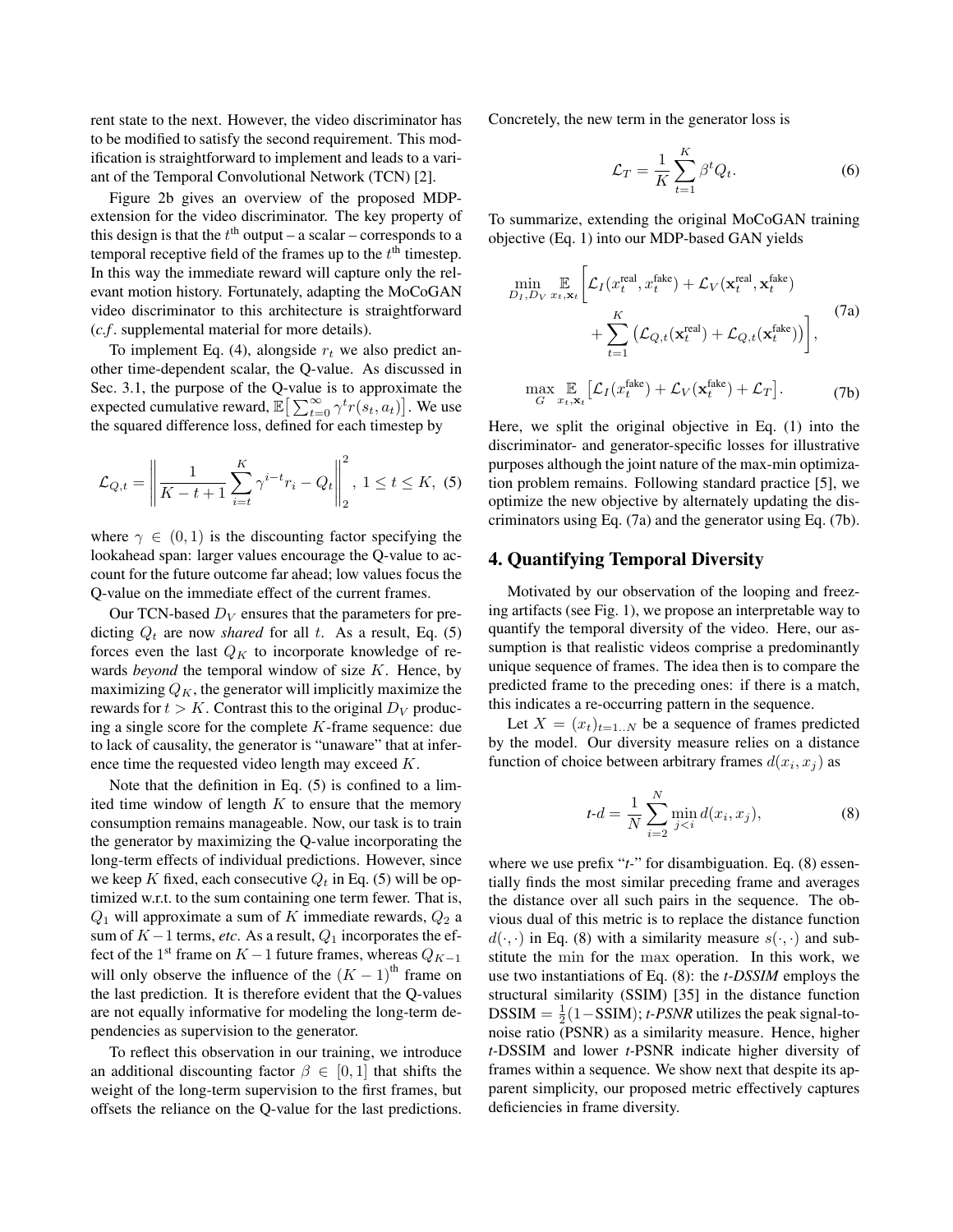|                          | Configuration         | IS $\uparrow$    | $FVD \downarrow$ | $t$ -DSSIM $\uparrow$ | t-PSNR $\downarrow$ |
|--------------------------|-----------------------|------------------|------------------|-----------------------|---------------------|
| 콩<br>$\overline{\Gamma}$ | Original              | $1.63 \pm 0.05$  | $115.3 \pm 6.9$  | 0.013                 | 36.50               |
|                          | Looping-FWD           | $2.03 \pm 0.03$  | $336.7 \pm 13.5$ | 0.0062                | $\infty$            |
|                          | Looping-BWD           | $1.69 \pm 0.03$  | $541.7 \pm 19.4$ | 0.0062                | $\infty$            |
|                          | Freezing              | $1.55 \pm 0.05$  | $254.4 \pm 15.5$ | 0.0062                | $\infty$            |
| <b>JCF-101</b>           | Original              | $40.74 \pm 0.20$ | $472.8 + 18.5$   | 0.073                 | 27.10               |
|                          | Original + $\epsilon$ | $36.69 \pm 0.23$ | $444.8 \pm 17.2$ | 0.107                 | 25.44               |
|                          | Looping-FWD           | $38.59 \pm 0.22$ | $597.2 \pm 13.5$ | 0.034                 | $\infty$            |
|                          | Looping-BWD           | $35.16 \pm 0.78$ | $737.7 \pm 40.0$ | 0.034                 | $\infty$            |
|                          | Freezing              | $32.45 \pm 0.22$ | $667.3 + 17.8$   | 0.034                 | $\infty$            |

Table 1. Comparison of IS, FVD, *t-*DSSIM, and *t-*PSNR metrics for groundtruth videos and videos with purposely crafted artifacts. The Gaussian noise  $\epsilon$ is drawn from  $\mathcal{N}(\mu = 0, \sigma^2 = 0.03)$ .

## 5. Experiments

### 5.1. Datasets

Following the established evaluation protocol from previous studies [19, 29], we use the following benchmarks:

- (1) Human actions [3]: The dataset contains 81 videos of 9 people performing 9 actions, *e.g*. walking, jumping, etc. All videos are extracted with 25 fps and downscaled to  $64 \times 64$  pixels. We also add a flipped copy of each video sequence to the training set. Following Tulyakov *et al*. [29] we used only 4 action classes, which amounts to 72 videos for training in total.
- (2) UCF-101 [22]: This dataset consists of 13 220 videos with 101 classes of human actions grouped into 5 categories: human-object and human-human interaction, body motion, playing musical instruments, and sports. This dataset is challenging due to a high diversity of scenes, motion dynamics, and viewpoint changes.
- (3) Tai-Chi: The dataset contains 72 Tai Chi videos taken from the UCF-101 dataset.<sup>3</sup> All videos are centered on the performer and downscaled to  $64 \times 64$  pixels. We use this dataset for our ablation studies as it has moderate complexity, yet represents real-world motion.

### 5.2. Overview

We first verify that *t-*PSNR and *t-*DSSIM effectively quantify the temporal artifacts. We then employ these metrics to analyze the MoCoGAN model [29] w.r.t. these artifacts. Next, we study the effect of the time-horizon hyperparameters,  $\gamma$  and  $\beta$ , of our MDP approach. Finally, we validate our approach on the Human Actions dataset and on the more challenging UCF-101 dataset. We compare our model to TGAN [19] and MoCoGAN, where we find a consistent improvement of the temporal diversity over the baseline.



Figure 3. *t-*PSNR and *t-*DSSIM decomposed as functions of time. In contrast to the ground truth, the diversity of the MoCoGAN samples vanishes with time.

We compute the IS following Saito *et al*. [19], who trained the C3D network [28] on the Sports-1M dataset [10] and then further finetuned on UCF-101 [22]. For FVD we use the original implementation by Unterthiner *et al*. [30]. To manage computational time, we calculate the FVD for the first 16 frames, sampled from 256 videos, and derive the FVD mean and variance from 4 trials, similar to IS.

## 5.3. Metric evaluation

We design a set of proof-of-concept experiments to study the properties of the newly introduced *t-*PSNR and *t-*DSSIM. Concretely, we synthesize the looping and freezing patterns in the ground-truth videos from UCF-101 and Tai Chi. We construct 16 frames by sampling 8 frames directly from the dataset and completing the sequence with an artifact counterpart. Looping-FWD contains a repeating subsequence from the original video (Original), whereas Looping-BWD reverses the frame order. The size of the re-occurring subsequence in Freezing is one. To put the results in context, we also compare to the mainstream IS as well as the recent FVD scores and study the robustness of all metrics to additive Gaussian noise  $\epsilon \sim \mathcal{N}(\mu, \sigma^2)$ . The results are summarized in Table 1.

We observe that *t-*PSNR and *t-*DSSIM correlate well with the more sophisticated IS and FVD. Recall that both IS and FVD require training a network on videos of fixed length, hence *(i)* can be computed only for short-length videos, due to GPU constraints; *(ii)* may be misleading (*e.g*. Tai Chi results in Table 1) when the training data for the inception network is different from the evaluated data. By contrast, *t-*PSNR and *t-*DSSIM prove to be faithful in quantifying the artifacts we study, as they are data-agnostic and accommodate videos of arbitrary length. However, our metrics are permutation invariant, do not assess the quality of the frames themselves, and are not robust to random noise. Hence we stress their *complementary role* to IS and FVD as a measure of the *overall* video quality.

 $3$ Note that the Tai Chi subset used in the evaluation of MoCoGAN [29] is not publicly available and could not be obtained due to licensing restrictions.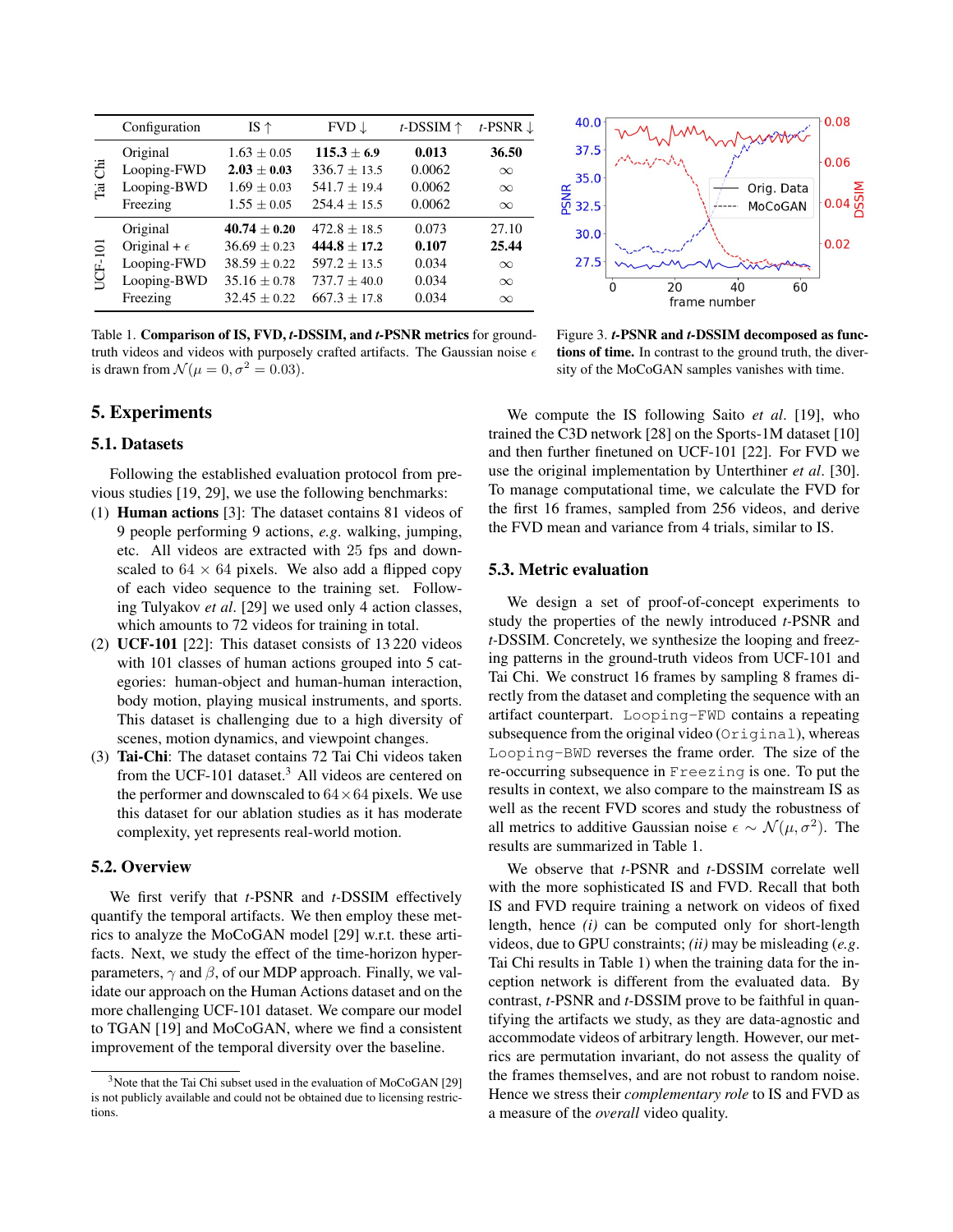| Metric              | Tai Chi         | MoCoGAN<br>$K=16$ | MDP model                       |                               |                               |                               |                               |  |  |
|---------------------|-----------------|-------------------|---------------------------------|-------------------------------|-------------------------------|-------------------------------|-------------------------------|--|--|
|                     |                 |                   | $\gamma = 0.0$<br>$\beta = 0.0$ | $\gamma=0.7$<br>$\beta = 0.7$ | $\gamma=0.7$<br>$\beta = 0.9$ | $\gamma=0.9$<br>$\beta = 0.7$ | $\gamma=0.9$<br>$\beta = 0.9$ |  |  |
| IS $\uparrow$       | $1.63 \pm 0.05$ | $4.49 \pm 0.04$   | $4.52 \pm 0.05$                 | $4.15 \pm 0.04$               | $4.24 \pm 0.06$               | $3.92 \pm 0.07$               | $3.99 \pm 0.04$               |  |  |
| $FVD \downarrow$    | $118 \pm 5$     | $828 \pm 38$      | $1108 \pm 50$                   | $787 \pm 10$                  | $782 \pm 40$                  | $744 \pm 40$                  | $809 \pm 22$                  |  |  |
| t-DSSIM $\uparrow$  | 0.0135          | 0.0031            | 0.0031                          | 0.0024                        | 0.0037                        | 0.0035                        | 0.0035                        |  |  |
| t-PSNR $\downarrow$ | 36.48           | 45.37             | 57.34                           | 50.16                         | 44.87                         | 44.39                         | 45.06                         |  |  |

Table 2. Results of the ablation study of the MDP approach on the Tai Chi dataset. Our MDP configurations assume a selection of hyperparameters  $\beta$  and  $\gamma$ . For comparison, we include the results from the MoCoGAN baseline. By leveraging the long-term rewards, our MDP model improves the temporal diversity (*t-*PSNR and *t-*DSSIM) and FVD scores at the cost of a slight drop in IS.



Figure 4. Tai Chi comparison between MoCoGAN (top row) exhibiting the freezing artifact, and our MDP model (bottom row) generating perceivable motion (*e.g*. torso).

#### 5.4. MoCoGAN: a case study

Here, we study the temporal diversity of the MoCoGAN model [29] using our *t-*PSNR and *t-*DSSIM scores.

We train  $MoCoGAN<sup>4</sup>$  on the UCF-101 dataset with temporal windows of size  $K = 16$ , and apply our temporal metrics to the samples from the generator. To enable a more detailed view of the temporal dynamics, we inspect the video samples as a function of time in Fig. 3 by plotting the values of the summands in Eq. (8) for each timestep. To rule out the possibility of any degenerate phenomena in the original data, we also plot the corresponding curves of the ground-truth sequences alongside. This clearly shows that MoCoGAN exhibits a vanishing diversity of video frames – a pattern that is not found in the training data.

#### 5.5. MDP approach: an ablation study

Here, we perform an ablation study of our MDP approach by varying the time-horizon hyperparameters,  $\gamma$  and β, introduced in Sec. 3.2. Recall that  $\gamma$  controls the timespan of the future predictions modeled by the Q-value: lower values imply a shorter time horizon, whereas higher values encourage the model to learn long-term dependencies. Parameter  $\beta$ , on the other hand, specifies how accounting for the long-term effect is distributed over the timesteps. High values specify equal distribution; lower values force the model to encode the long-term effects more in the earlier than in the later timesteps. As a boundary case, we also consider  $\beta = 0$  and  $\gamma = 0$  to gage the effect of the architecture change in the video discriminator (TCN), which is needed to implement reward causality (*c.f* . Sec. 3.2). As quantitative measures, we use the Inception Score (IS) [20], the Fréchet Video Distance (FVD) [30], as well our temporal metrics, *t-*DSSIM and *t-*PSNR, introduced in Sec. 4.

The results in Table 2 show that by leveraging the increasing values of the time-horizon hyperparameters, our model clearly improves the temporal diversity in terms of *t-*PSNR and *t-*DSSIM. Moreover, we also observe that the TCN baseline ( $\gamma = 0$ ,  $\beta = 0$ ) performs worse than the original MoCoGAN in terms of temporal diversity. This is easily understood when considering that the TCN alone does not have any lookahead into the future (*c.f* . Fig. 2b). However, once we enable taking the future rewards into account by virtue of our MDP formulation, we not only reach but actually surpass the temporal diversity of the baseline MoCoGAN, as expected.

The somewhat inferior IS and FVD scores might be due to their sensitivity to the data prior, as discussed in Sec. 5.3. This hypothesis is also supported by a qualitative comparison between MoCoGAN and our MDP model. Figure 4 gives one such example; more results can be found in the supplemental material. While we observe no notable difference in per-frame quality, the motion between consecutive frames from our MDP model is more apparent than the samples from MoCoGAN (*e.g*., the torso of the performer).

#### 5.6. Human Actions and UCF-101

We perform further experiments on the Human Actions and the more challenging UCF-101 datasets.<sup>5</sup> We select  $\gamma = 0.9, \beta = 0.7$  for our MDP model, which provide a good trade-off between the improved *t-*PSNR, *t-*DSSIM, FVD and only a slight drop of IS on Tai Chi (*c.f* . Sec. 5.2). For reference, we train the TCN baseline,  $MDP-0$ , by setting  $\gamma = 0$  and  $\beta = 0$  to decouple the influence of modeling

<sup>&</sup>lt;sup>4</sup>We use the publicly available code provided by the MoCoGAN authors at https://github.com/sergeytulyakov/mocogan.

<sup>5</sup>To ensure a fair comparison, we use the same inception network for IS and FVD and train other methods [19, 29] using the authors' implementation (*c.f* . supplemental material for details).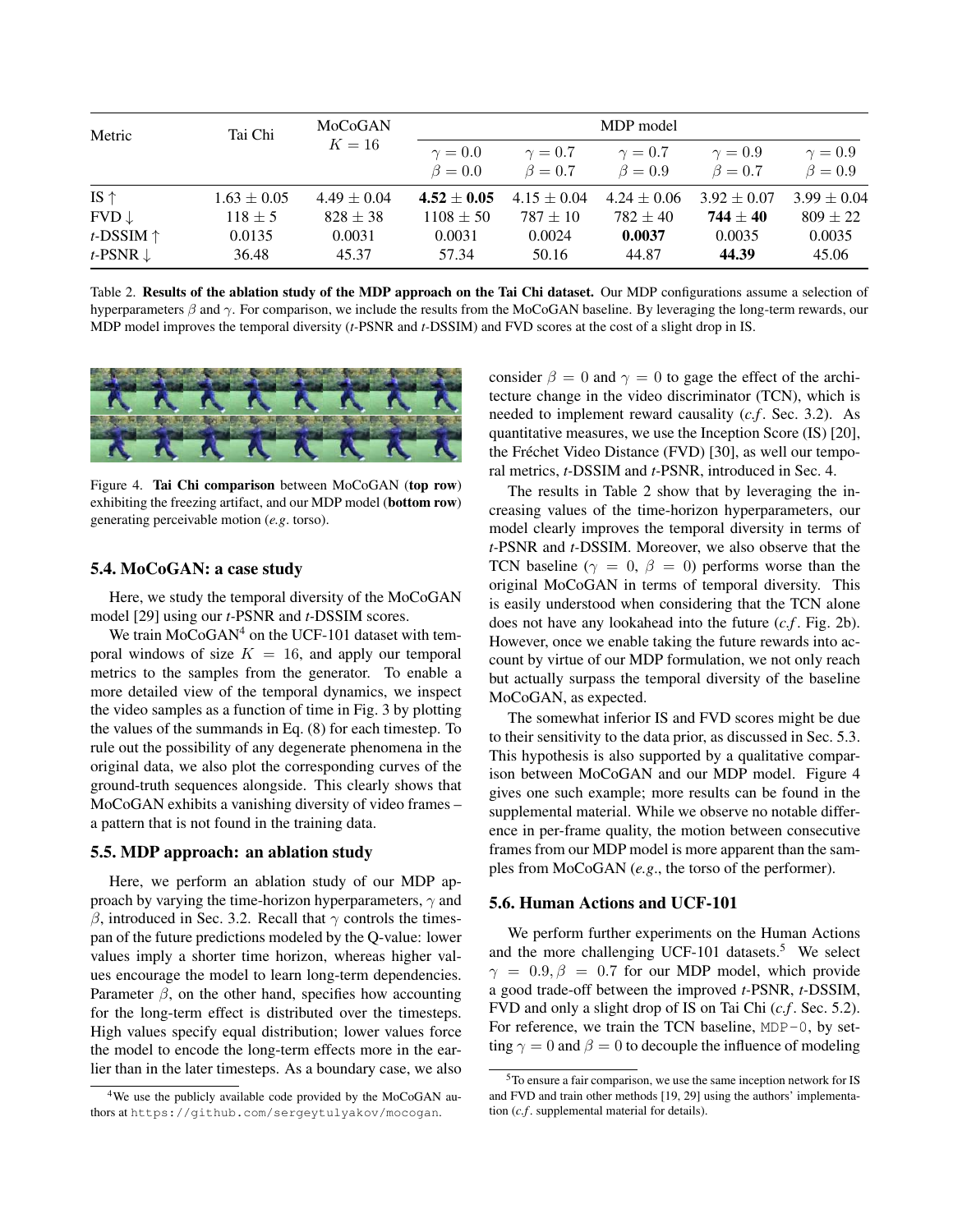| Model                | K                        | Human Actions   |                  |                    | $UCF-101$                |                  |                  |                    |                     |
|----------------------|--------------------------|-----------------|------------------|--------------------|--------------------------|------------------|------------------|--------------------|---------------------|
|                      |                          | IS $\uparrow$   | $FVD \downarrow$ | t-DSSIM $\uparrow$ | t-PSNR $\downarrow$      | IS $\uparrow$    | $FVD \downarrow$ | t-DSSIM $\uparrow$ | t-PSNR $\downarrow$ |
| Raw dataset          | $\overline{\phantom{0}}$ | $3.39 \pm 0.08$ | $49 \pm 2$       | 0.0815             | 23.35                    | $40.80 \pm 0.26$ | $452 + 49$       | 0.0723             | 28.34               |
| <b>TGAN</b> (Normal) | 16                       | $2.90 + 0.04$   | $977 + 31$       |                    | —                        | $8.11 + 0.07$    | $1686 + 24$      |                    |                     |
| TGAN (SVC)           | 16                       | $3.65 \pm 0.10$ | $227 \pm 10$     |                    | $\overline{\phantom{0}}$ | $11.91 \pm 0.21$ | $1324 + 23$      |                    |                     |
| MoCoGAN              | 16                       | $3.53 \pm 0.02$ | $300 + 8$        | 0.0259             | 33.76                    | $11.15 + 0.10$   | $1351 + 49$      | 0.0337             | 33.29               |
| MoCoGAN- $D_V^+$     | 16                       | $3.51 + 0.02$   | $245 + 6$        | 0.0243             | 34.79                    | $11.48 + 0.15$   | $1314 + 45$      | 0.0358             | 33.61               |
| MoCoGAN              | 24                       | $3.47 \pm 0.02$ | $318 \pm 9$      | 0.0254             | 35.72                    | $10.49 \pm 0.09$ | $1352 + 49$      | 0.0387             | 32.63               |
| $MDP-0$ (ours)       | 16                       | $3.55 + 0.03$   | $1413 \pm 15$    | 0.0559             | 33.31                    | $6.16 \pm 0.08$  | $2147 + 87$      | 0.0160             | 47.36               |
| MDP (ours)           | 16                       | $3.55 \pm 0.02$ | $641 \pm 8$      | 0.0604             | 30.12                    | $11.86 \pm 0.11$ | $1277 + 56$      | 0.0370             | 32.77               |
| MDP (ours)           | 24                       | $3.49 \pm 0.03$ | $686 \pm 12$     | 0.0661             | 29.39                    | $12.14 \pm 0.18$ | $1293 \pm 58$    | 0.0454             | 31.05               |

Table 3. Comparison of our two MDP models to the state of the art. Temporal metrics are calculated for 64 frames. Our MDP model consistently improves the temporal video quality in terms of *t-*PSNR, *t-*DSSIM, and IS. Moreover, it is more memory efficient as it is comparable to MoCoGAN  $K = 24$  and can produce videos of arbitrary length in contrast to TGAN. Note that since TGAN [19] can only generate videos of 16 frames, we do not compute *t-*PSNR and *t-*DSSIM for this model here.



(c)

Figure 5. Random samples on Human Actions. (a) MoCoGAN, (b) MDP-0, (c) MDP. Disabling MDP leads to poorer video quality in (b), while modelling long-term rewards leads to comparable per-frame quality of the samples from our MDP model (c) w.r.t. MoCoGAN baseline (a), also reflected by IS, yet tangibly higher temporal diversity measured by *t-*PSNR and *t-*DSSIM. From the video sequence of 64 frames, every  $8<sup>th</sup>$  frame is shown.

the long-term effects from the changes in the MoCoGAN architecture to comply with reward causality. We also train our MDP model and MoCoGAN on an extended temporal window  $K = 24$ . Recall that higher K require more GPU memory, but give the model an advantage, since it observes longer sequences at training time. Therefore, we aim to mitigate the artifacts while keeping  $K$  constant.

The quantitative results are summarized in Table 3. For both the Human Actions and UCF-101 datasets, we observe a consistent improvement of our MDP model in terms of temporal diversity measured by *t-*PSNR and *t-*DSSIM. Moreover, our model also outperforms MoCoGAN in terms of IS on both datasets, as well as FVD on the UCF-101 dataset. This can be explained by the more varied nature of motion on these datasets compared to the Tai Chi dataset, which makes taking into account future frames more important. On the Human Actions dataset, the FVD score for our model is inferior to MoCoGAN. Recall from Sec. 5.2, that for IS and FVD metrics we did not fine-tune the inception classifiers on the Human Actions dataset, which impedes the interpretability of the scores on this dataset. A visual inspection of the per-frame quality (*c.f* . Fig. 5 for examples) reveals no perceptual loss compared to the baseline model. In contrast, disabling MDP modeling (MDP-0) leads to a clear deterioration in video quality.

On both datasets, our model with  $K = 16$  is also superior to MoCoGAN with  $K = 24$  in terms of IS and FVD, and reaches on par performance in terms of *t-*PSNR and *t-*DSSIM. Yet, our MDP-based formulation is significantly more memory efficient, since extending the temporal window at training incurs addition memory costs. Concretely, at training time the MDP model with  $K = 16$  consumes roughly 20% more memory than MoCoGAN, whereas setting  $K = 24$  for the original MoCoGAN incurs a  $50\%$ higher memory footprint. Note that simply increasing the number of parameters of  $D_V$  in MoCoGAN is less effective than our proposed MDP approach (see MoCoGAN- $D_V^+$  in Tab. 5.6). Also, our MDP model with  $K = 24$  improves further over  $K = 16$  on UCF-101 and regarding the temporal metrics on Human Actions. A visual inspection of the samples from Human Actions did not reveal any perceptible difference to MoCoGAN or our MDP with  $K = 16$ , despite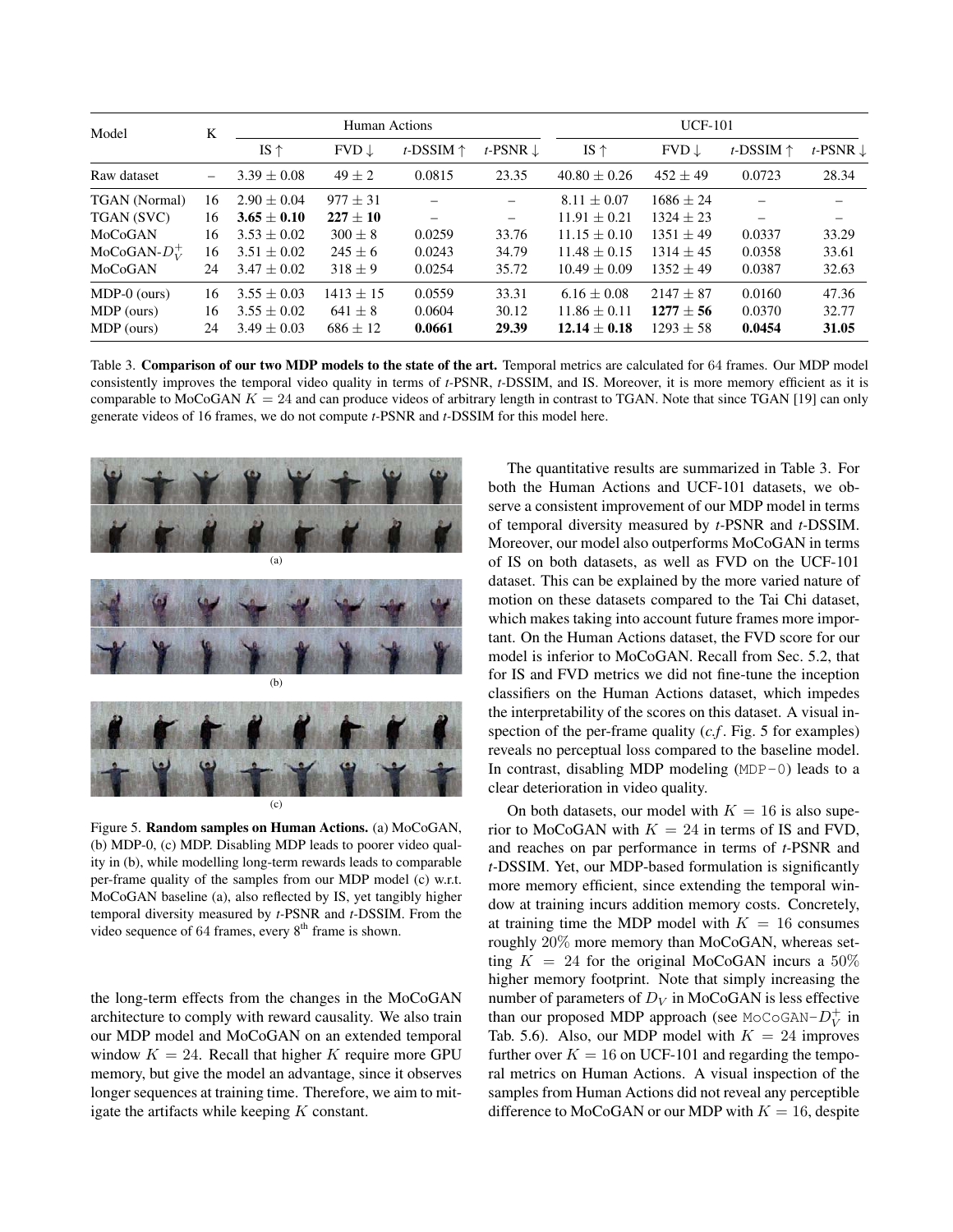

Figure 6. Random samples of the MoCoGAN baseline and MDP models on UCF-101. (a) MoCoGAN with looping artifact. (b) Our MDP-0 without modeling future rewards exhibits a freezing pattern. (c) Our MDP model. In (c), while the first sample has some looping, the second does not have temporal artifacts. From the video sequence of  $64$  frames, every  $8<sup>th</sup>$  frame is shown.

the inferior IS and FVD scores; we believe this to be an artifact of the evaluation specifics. The IS score of our MDP model is slightly inferior only to TGAN [19]. However, TGAN can produce video sequences of only fixed length, whereas our MDP model can generate videos of arbitrary length, owing to the recurrent generator.

The qualitative results in Fig. 6 show that our model can generate complex scenes from UCF-101 that are visually comparable to the MoCoGAN samples. Similar to our observation on Human Actions, MDP-0 produces poorer samples, which asserts the efficacy of the underlying MDP. Since the interpretation of the UCF-101 results is difficult, we examine a visualization of a pairwise  $L_1$ -distance between two frames in the video, shown in Fig. 7. The distance matrix can be represented as a lower triangular twodimensional heatmap, owing to the symmetry of  $L_1$ . We observe that while MoCoGAN exhibits a looping pattern, our MDP approach tends to preserve the temporal qualities of the ground-truth datasets. Note that some samples in Human Actions can be naturally periodic (*e.g*. hand-waving), hence, we do not expect our model to dispense with the looping pattern completely. The overall results suggest that modeling long-term dependencies with an MDP consistently leads to more diverse motion dynamics, which becomes more apparent in increasingly complex scenes.



Figure 7. Heatmap comparison between ground truth, MoCo-GAN, and our MDP models trained on the Human Actions dataset (left) and UCF-101 (right) (different scales). (a) ground truth, (b) MoCoGAN, (c) MDP ( $\gamma = 0.9$ ,  $\beta = 0.7$ ). Our MDP model alleviates the looping artifact on Human Actions, where it can still appear natural. On the more complex UCF-101, our MDP is able to approximate the temporal quality of the ground truth.

## 6. Conclusions and Future Work

We revealed two pathological cases in the videos synthesized by the state-of-the-art MoCoGAN model, namely *freezing* and *looping*. To quantify the temporal diversity, we proposed an interpretable class of metrics. We showed that the SSIM- and PSNR-based metrics, *t-*PSNR and *t-*DSSIM, effectively complement IS and FVD to quantify temporal artifacts. Next, we traced the artifacts to the limited training length, which inhibits long-term modeling of the video sequences. As a remedy, we reformulated video generation as an MDP and incorporated it into MoCoGAN. We showed the efficacy of our MDP model on the challenging UCF-101 dataset both in terms of our temporal metrics, as well as in IS and FVD scores. Maintaining the recurrent state between the training iterations or imposing a tractable prior on the state suggest promising extensions of this work toward generating long-sequence videos.

Acknowledgements. The authors thank Sergey Tulyakov and Masaki Saito for helpful clarifications.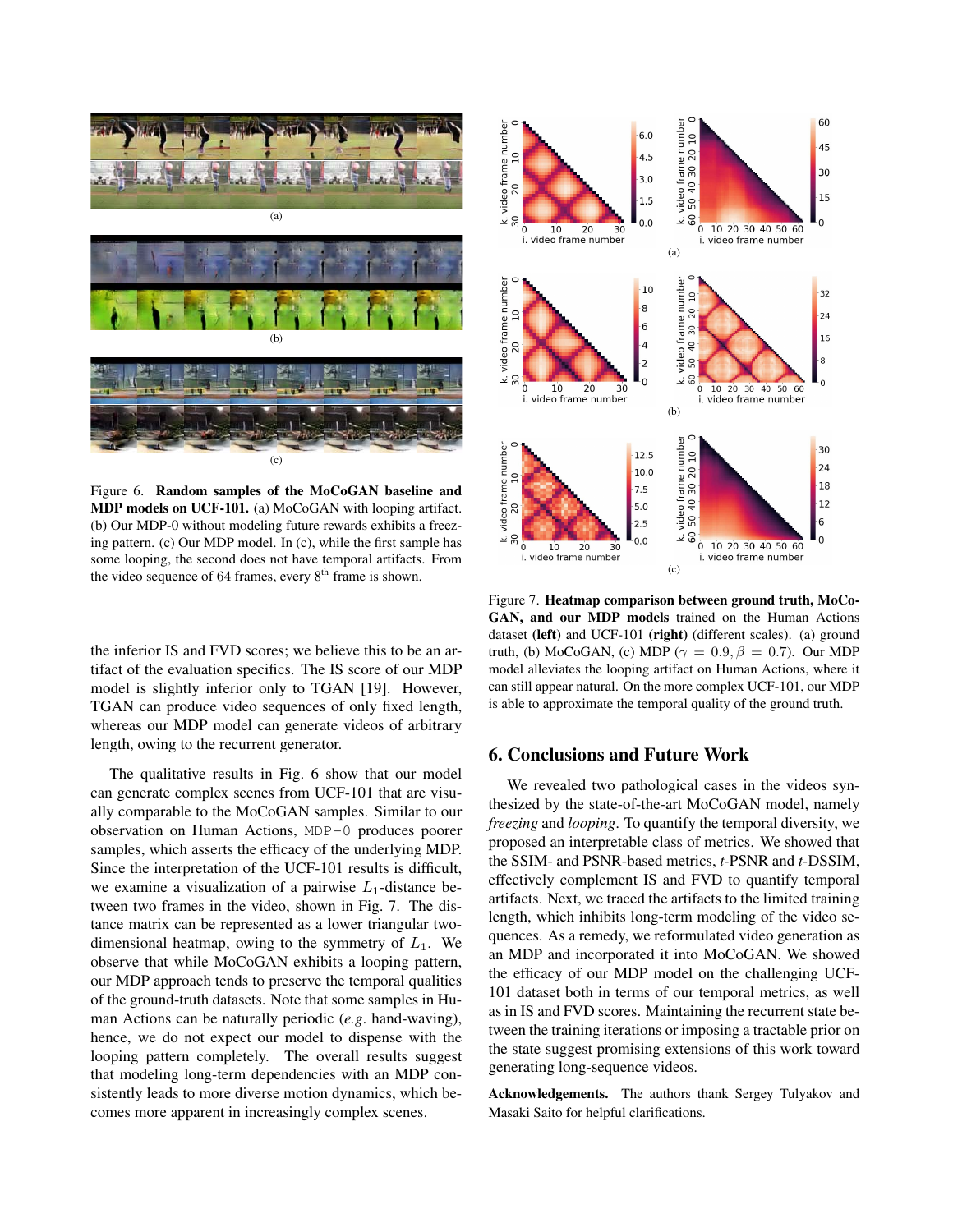# References

- [1] Mohammad Babaeizadeh, Chelsea Finn, Dumitru Erhan, Roy H. Campbell, and Sergey Levine. Stochastic variational video prediction. In *ICLR*, 2018.
- [2] Shaojie Bai, J. Zico Kolter, and Vladlen Koltun. An empirical evaluation of generic convolutional and recurrent networks for sequence modeling. *arXiv:1803.01271 [cs.CV]*, 2018.
- [3] Moshe Blank, Lena Gorelick, Eli Shechtman, Michal Irani, and Ronen Basri. Actions as space-time shapes. In *ICCV*, 2005.
- [4] Chelsea Finn, Ian J. Goodfellow, and Sergey Levine. Unsupervised learning for physical interaction through video prediction. In *NIPS\*2016*.
- [5] Ian Goodfellow, Jean Pouget-Abadie, Mehdi Mirza, Bing Xu, David Warde-Farley, Sherjil Ozair, Aaron Courville, and Yoshua Bengio. Generative adversarial nets. In *NIPS\*2014*.
- [6] Jiawei He, Andreas M. Lehrmann, Joseph Marino, Greg Mori, and Leonid Sigal. Probabilistic video generation using holistic attribute control. In *ECCV*, 2018.
- [7] Martin Heusel, Hubert Ramsauer, Thomas Unterthiner, Bernhard Nessler, and Sepp Hochreiter. GANs trained by a two time-scale update rule converge to a local Nash equilibrium. In *NIPS\*2017*.
- [8] Sepp Hochreiter and Jürgen Schmidhuber. Long short-term memory. *Neural computation*, 9(8):1735–1780, 1997.
- [9] Nal Kalchbrenner, Aäron van den Oord, Karen Simonyan, Ivo Danihelka, Oriol Vinyals, Alex Graves, and Koray Kavukcuoglu. Video pixel networks. In *ICML*, 2017.
- [10] Andrej Karpathy, George Toderici, Sanketh Shetty, Thomas Leung, Rahul Sukthankar, and Li Fei-Fei. Large-scale video classification with convolutional neural networks. In *CVPR*, 2014.
- [11] Diederik P. Kingma and Max Welling. Auto-encoding variational Bayes. In *ICLR*, 2014.
- [12] Bernhard Kratzwald, Zhiwu Huang, Danda Pani Paudel, Acharya Dinesh, and Luc Van Gool. Improving video generation for multi-functional applications. *arXiv:1711.11453 [cs.CV]*, 2017.
- [13] Alex X. Lee, Richard Zhang, Frederik Ebert, Pieter Abbeel, Chelsea Finn, and Sergey Levine. Stochastic adversarial video prediction. *arXiv:1804.01523 [cs.CV]*, 2018.
- [14] Xiaodan Liang, Lisa Lee, Wei Dai, and Eric P. Xing. Dual motion GAN for future-flow embedded video prediction. In *ICCV*, 2017.
- [15] Ziwei Liu, Raymond A. Yeh, Xiaoou Tang, Yiming Liu, and Aseem Agarwala. Video frame synthesis using deep voxel flow. In *ICCV*, 2017.
- [16] Michaël Mathieu, Camille Couprie, and Yann LeCun. Deep multi-scale video prediction beyond mean square error. In *ICLR*, 2016.
- [17] Katsunori Ohnishi, Shohei Yamamoto, Yoshitaka Ushiku, and Tatsuya Harada. Hierarchical video generation from orthogonal information: Optical flow and texture. In *AAAI*, 2018.
- [18] Marc'Aurelio Ranzato, Arthur Szlam, Joan Bruna, Michaël Mathieu, Ronan Collobert, and Sumit Chopra. Video (language) modeling: a baseline for generative models of natural videos. *arXiv:1412.6604 [cs.LG]*, 2014.
- [19] Masaki Saito, Eiichi Matsumoto, and Shunta Saito. Temporal generative adversarial nets with singular value clipping. In *ICCV*, 2017.
- [20] Tim Salimans, Ian J. Goodfellow, Wojciech Zaremba, Vicki Cheung, Alec Radford, and Xi Chen. Improved techniques for training GANs. In *NIPS\*2016*.
- [21] David Silver, Guy Lever, Nicolas Heess, Thomas Degris, Daan Wierstra, and Martin A. Riedmiller. Deterministic policy gradient algorithms. In *ICML*, 2014.
- [22] Khurram Soomro, Amir Roshan Zamir, and Mubarak Shah. UCF101: A dataset of 101 human actions classes from videos in the wild. *arXiv:1212.0402 [cs.CV]*, 2012.
- [23] Nitish Srivastava, Elman Mansimov, and Ruslan Salakhutdinov. Unsupervised learning of video representations using LSTMs. In *ICML*, 2015.
- [24] Ilya Sutskever and Geoffrey E. Hinton. Learning multilevel distributed representations for high-dimensional sequences. In *AISTATS*, 2007.
- [25] Ilya Sutskever, Geoffrey E Hinton, and Graham W. Taylor. The recurrent temporal restricted Boltzmann machine. In *NIPS\*2009*.
- [26] Richard S. Sutton and Andrew G. Barto. *Introduction to Reinforcement Learning*. MIT Press, 1998.
- [27] Graham W. Taylor, Geoffrey E Hinton, and Sam T. Roweis. Modeling human motion using binary latent variables. In *NIPS\*2017*, 2007.
- [28] Du Tran, Lubomir Bourdev, Rob Fergus, Lorenzo Torresani, and Manohar Paluri. Learning spatiotemporal features with 3D convolutional networks. In *ICCV*, 2015.
- [29] Sergey Tulyakov, Ming-Yu Liu, Xiaodong Yang, and Jan Kautz. MoCoGAN: Decomposing motion and content for video generation. In *CVPR*, 2018.
- [30] Thomas Unterthiner, Sjoerd van Steenkiste, Karol Kurach, Raphaël Marinier, Marcin Michalski, and Sylvain Gelly. Towards accurate generative models of video: A new metric and challenges. *arXiv:1812.01717 [cs.CV]*, 2018.
- [31] Aäron van den Oord, Nal Kalchbrenner, Lasse Espeholt, Koray Kavukcuoglu, Oriol Vinyals, and Alex Graves. Conditional image generation with PixelCNN decoders. In *NIPS\*2016*.
- [32] Ruben Villegas, Jimei Yang, Seunghoon Hong, Xunyu Lin, and Honglak Lee. Decomposing motion and content for natural video sequence prediction. In *ICLR*, 2017.
- [33] Ruben Villegas, Jimei Yang, Yuliang Zou, Sungryull Sohn, Xunyu Lin, and Honglak Lee. Learning to generate longterm future via hierarchical prediction. In *ICML*, 2017.
- [34] Carl Vondrick, Hamed Pirsiavash, and Antonio Torralba. Generating videos with scene dynamics. In *NIPS\*2016*.
- [35] Zhou Wang, Alan C. Bovik, Hamid R. Sheikh, and Eero P. Simoncelli. Image quality assessment: from error visibility to structural similarity. *IEEE Trans. Image Processing*, 13(4):600–612, 2004.